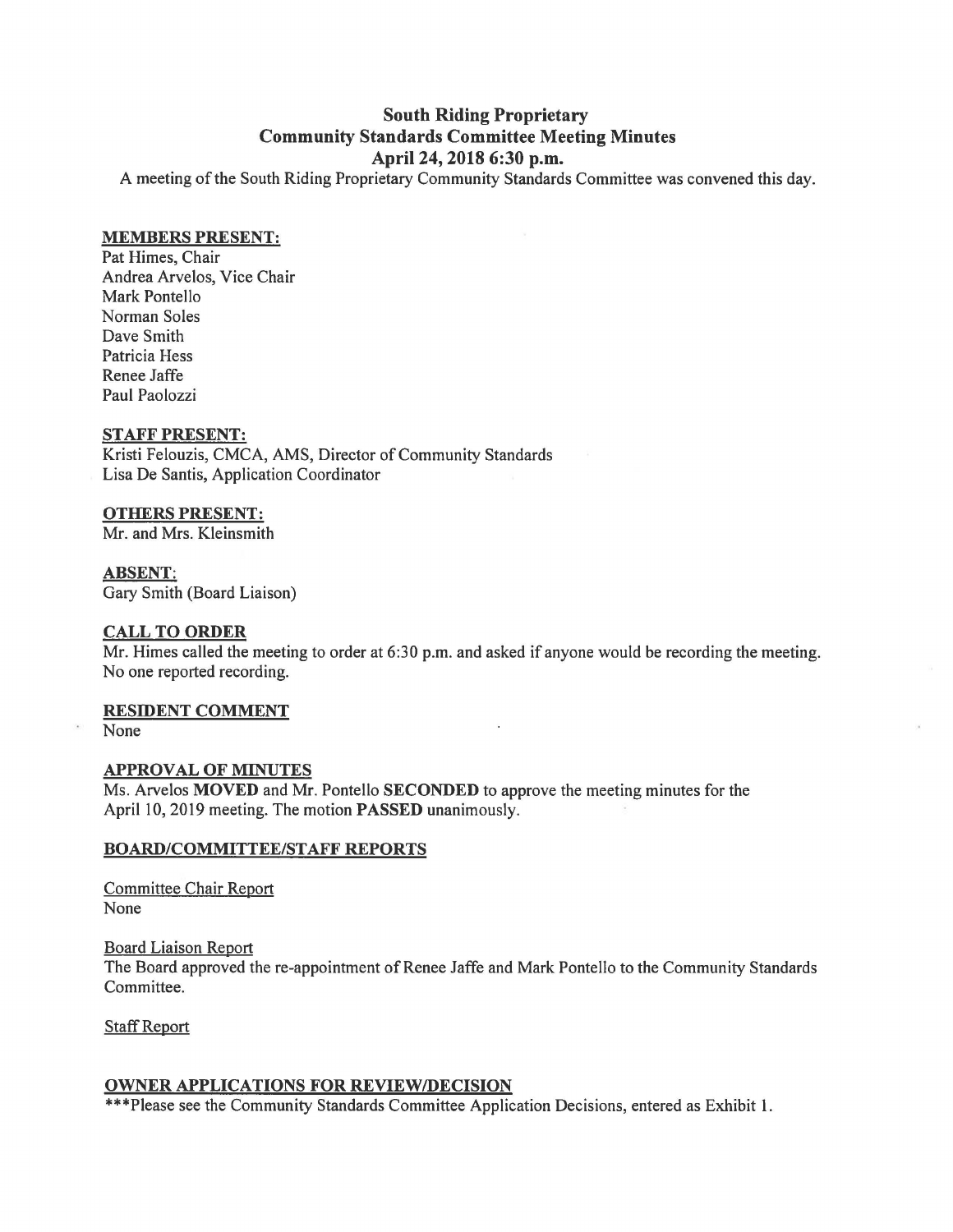## **EXECUTIVE SESSION**

Ms. Arvelos **MOVED** and Mr. Pontello **SECONDED** to enter Executive Session at 7:12 p.m. to discuss rules hearings. The motion **PASSED** unanimously.

Ms. Arvelos **MOVED** and Mr. Pontello **SECONDED** to exit Executive Session at 7: 13 p.m. The motion **PASSED** unanimously.

## **ACTION TAKEN POST EXECUTIVE SESSION**

Ms. Arvelos **MOVED** and Mr. Pontello **SECONDED** to approve the Consent Agenda as recommended by staff. The motion passed unanimously.

## **MATTERS FOR DISCUSSION**

# **ADJOURNMENT**

Ms. Arvelos **MOVED** and Mr. Pontello **SECONDED** to adjourn the meeting at 7:25 p.m.

The next meeting will be held at South Riding Center, Wednesday, May 8, 2019 at 6:30 p.m.

Signed:

Pat Himes, Community Standards Committee Chair

Date Approved: May 8, 2019